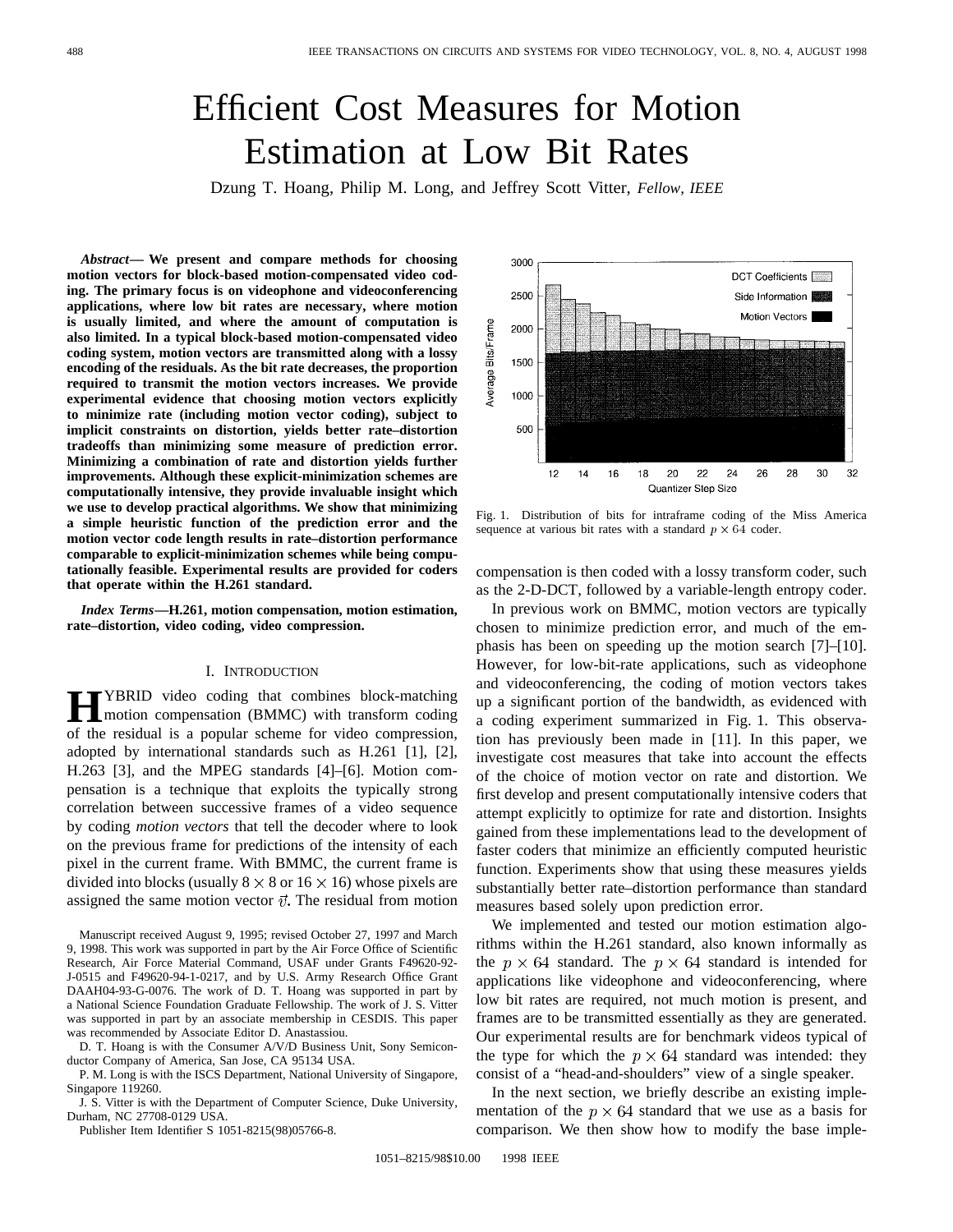mentation, but remain within the  $p \times 64$  standard, to choose motion vectors that more directly minimize rate and distortion. Experiments show that when transmitting two benchmark QCIF video sequences, Miss America and Claire, at 18 kbits/s using rate control, choosing motion vectors explicitly to minimize rate improves average PSNR by 0.87 and 0.47 dB, respectively. In the  $p \times 64$  standard, two binary coding decisions must be made from time to time.<sup>1</sup> In the base implementation, heuristics based upon prediction error are used to make these decisions. When bit minimization is also applied to make the coding decisions, the improvement in PSNR becomes a significant 1.93 dB for Miss America and 1.35 dB for Claire. If, instead of minimizing the bit rate, we minimize a combination of rate and distortion, we observe improvements of 2.09 and 1.45 dB, respectively.

In Section IV, we describe coders that minimize a heuristic function of the prediction error and motion vector code length. These heuristic coders give compression performance comparable to the explicit minimization coders while running much faster. Experimental results are presented in Sections III-D and IV-B.

Preliminary descriptions of this work can be found in [12]–[15].

# II. PVRG IMPLEMENTATION OF H.261

As a basis for comparing the different motion estimation schemes proposed in this section, we use the  $p \times 64$  coder supplied by the Portable Video Research Group (PVRG).<sup>2</sup> In the base PVRG implementation, a motion vector  $\vec{v}$  is determined for each macroblock  $M$  using standard full-search block matching. Only the luminance blocks are compared to the determine the best match, with the mean absolute difference (MAD) being used as the measure of prediction error. Decisions on how to code individual blocks are made according to Reference Model 8 [16].

# III. EXPLICIT MINIMIZATION ALGORITHMS

In the PVRG coder, motion estimation is performed to minimize the MAD of the prediction error. A rationale for this is that minimizing the mean-square error (MSE) of the motion-compensated prediction, which is approximated with the MAD, is equivalent to minimizing the variance of the 2-D-DCT coefficients of the prediction error, which tends to result in more coefficients being quantized to zero. However, minimizing the variance of the DCT coefficients does not necessarily lead to a minimum length encoding of the quantized coefficients, especially since the quantized coefficients are then Huffman and run-length coded. Furthermore, since coding decisions are typically made independently of motion estimation, the effect of motion estimation on rate is further made indirect.

In this section, we describe two algorithms that perform motion estimation explicitly to minimize rate, and a third



Fig. 2. Comparison of explicit-minimization motion estimation algorithms for coding the (a) Miss America and (b) Claire sequences at 18 kbits/s.

algorithm that minimizes a combination of rate and distortion. We then present results of experiments that compare these algorithms with the standard motion estimation algorithm used by the PVRG coder.

#### *A. Algorithm M1*

In Algorithm M1, motion estimation is performed explicitly to minimize (locally) the code length of each macroblock. The decisions of whether to use motion compensation and whether to use the loop filter are made in the same way as in the PVRG implementation. We invoke the appropriate encoding subroutines for each choice of motion vector within the search area, picking the motion vector that results in the minimum code length for the entire macroblock. The computed code length includes the coding of the transform coefficients for the luminance blocks, $3$  the motion vector, and all other side information. When choosing the motion vector to minimize the coding of the current macroblock, we use the fact that the motion vectors for previous macroblocks (in scan order) have been determined in order to compute the code length.

<sup>&</sup>lt;sup>1</sup>These are: 1) whether to use motion compensation, and 2) whether to use the loop filter with motion compensation.

 $2$ As of the publication date, the source code for this implementation can be obtained via anonymous ftp from havefun.stanford.edu.

<sup>&</sup>lt;sup>3</sup>The transform coding of the chrominance blocks could be included as well. However, we chose not to do so in order to make a fair comparison to the base PVRG coder. This is also the policy for the other coders described in this section.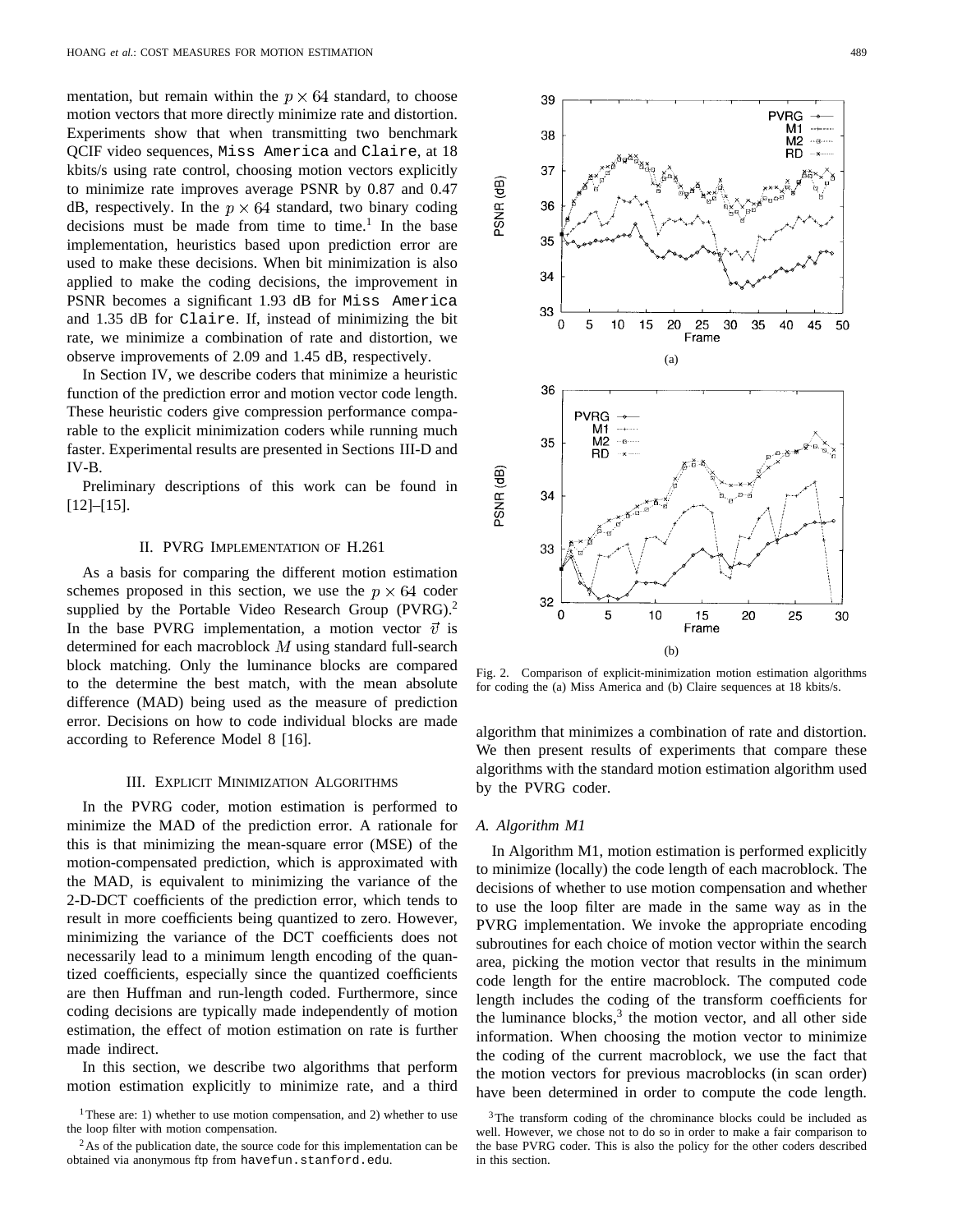

Fig. 3. Density plots of DCT coding bits versus MAD prediction error for first intercoded frame of Miss America sequence at various levels of quantization. DCT bits versus MAD for (a)  $Q = 12$ , (b)  $Q = 16$ , (c)  $Q = 20$ , (d)  $Q = 24$ , (e)  $Q = 28$ , and (f)  $Q = 31$ .

However, since the choice of a motion vector for the current macroblock affects the code length of future macroblocks, this is a greedy minimization procedure which may not result in a globally minimal code length.

transform coefficients, we would expect M2 to be effective in reducing the code length of side information.

## *B. Algorithm M2*

Algorithm M2 differs from Algorithm M1 in that the decisions of whether to use motion compensation and the loop filter are also made to minimize rate: all three combinations of the decisions are tried, and the one resulting in the minimum code length is used. Since M2 is able to make decisions on how to code each macroblock, it is able to take into account the coding of side information in minimizing the rate. For low bit rates, where the percentage of side information is significant compared to the coding of motion vectors and

## *C. Algorithm RD*

With Algorithms M1 and M2, we minimize rate without regard to distortion, and then choose the quantization step size to achieve the desired distortion level. This is not always the best policy. There may be cases where the choice of motion vector and coding decisions that minimize rate results in a relatively high distortion, whereas another choice would have a slightly higher rate, but substantially lower distortion. In terms of rate–distortion tradeoff, the second choice may be better. Since the ultimate goal is better rate–distortion performance, we expect further improvements if we minimize a combination of rate and distortion. M1 and M2 call encoder routines in the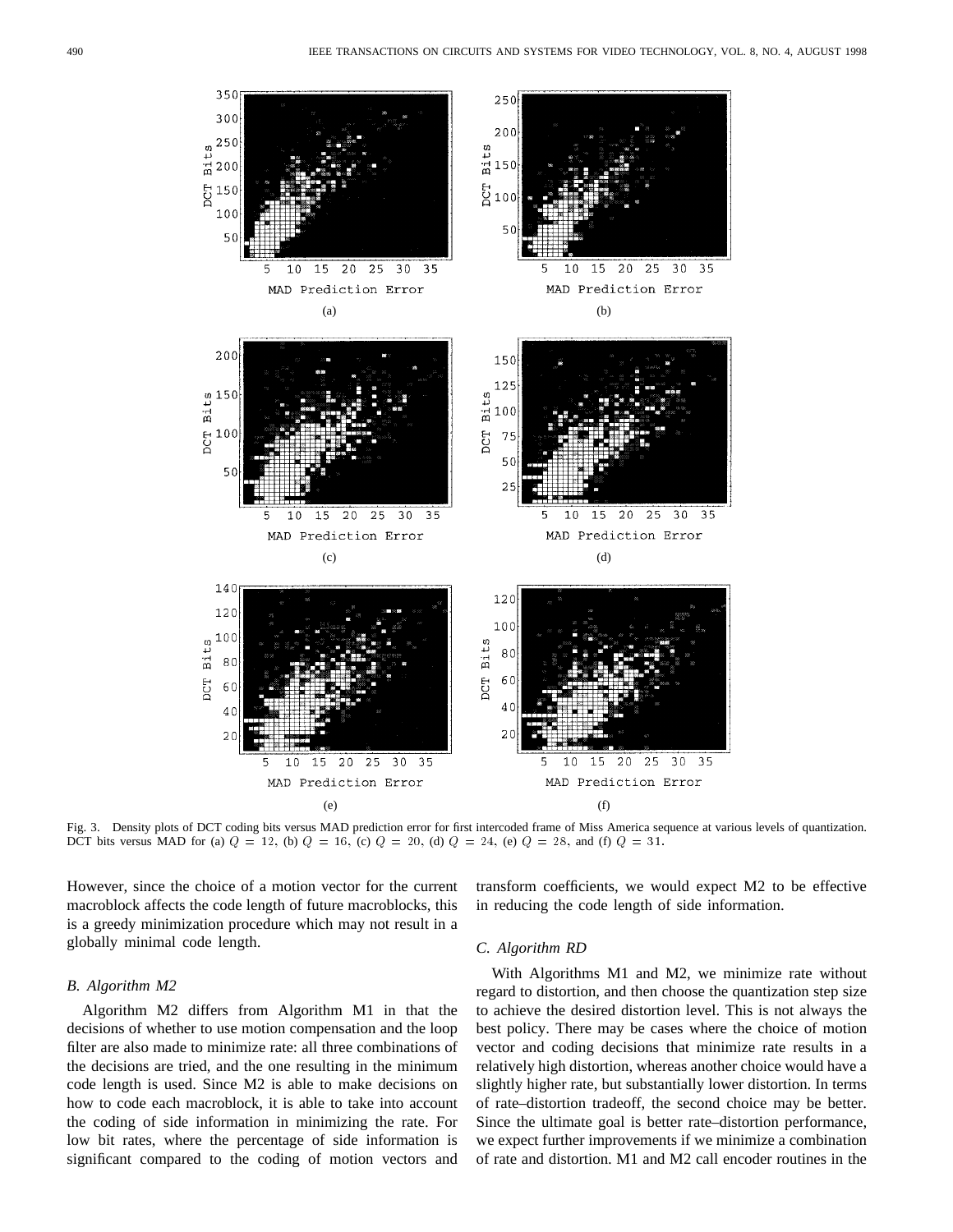

Fig. 4. Density plots of MSE reconstruction distortion versus MAD prediction error for first intercoded frame of Miss America sequence at various levels of quantization. Distortion versus MAD for (a)  $Q = 12$ , (b)  $Q = 16$ , (c)  $Q = 20$ , (d)  $Q = 24$ , (e)  $Q = 28$ , and (f)  $Q = 31$ .

minimization steps. By adding calls to decoder routines, we can compute the resulting distortion. We incorporate this idea into Algorithm RD.

Algorithm RD minimizes a linear combination of rate and distortion. Let  $B(\vec{v}, \vec{c})$  denote the number of bits to code the current macroblock using motion vector  $\vec{v}$  and coding decisions  $\vec{c}$ . Similarly, let  $D(\vec{v}, \vec{c})$  be the resulting meansquared error. RD minimizes the objective function

$$
C_{\rm RD}(\vec{v}, \vec{c}) = B(\vec{v}, \vec{c}) + \lambda D(\vec{v}, \vec{c}). \tag{1}
$$

If  $B(\vec{v}, \vec{c})$  and  $D(\vec{v}, \vec{c})$  for each block were independent of the choices of  $\vec{v}$  and  $\vec{c}$  for previously coded blocks, the results of Shoham and Gersho [17] imply that an objective function of the form (1) would minimize distortion subject to a rate constraint. Since in  $p \times 64$  a motion vector is coded with reference to a previously coded motion vector, there is some dependence at the macroblock level. Therefore, minimizing (1) locally for each block is globally suboptimal in the rate–distortion sense. With this caveat noted, we proceed as in [17].

In principle, we should choose  $\lambda$  based upon the theoretical rate–distortion curve for the input video. A good choice is to set  $\lambda$  to be equal to the negative of the slope of the line tangent to the distortion versus rate curve at the desired operating point. This way, we are optimizing in a direction perpendicular to the rate–distortion curve at the operating point. The rate–distortion curve can be estimated, for example, by preprocessing a portion of the input video. An on-line iterative search method could also be used [17]. In our experiments, we code the test sequence several times with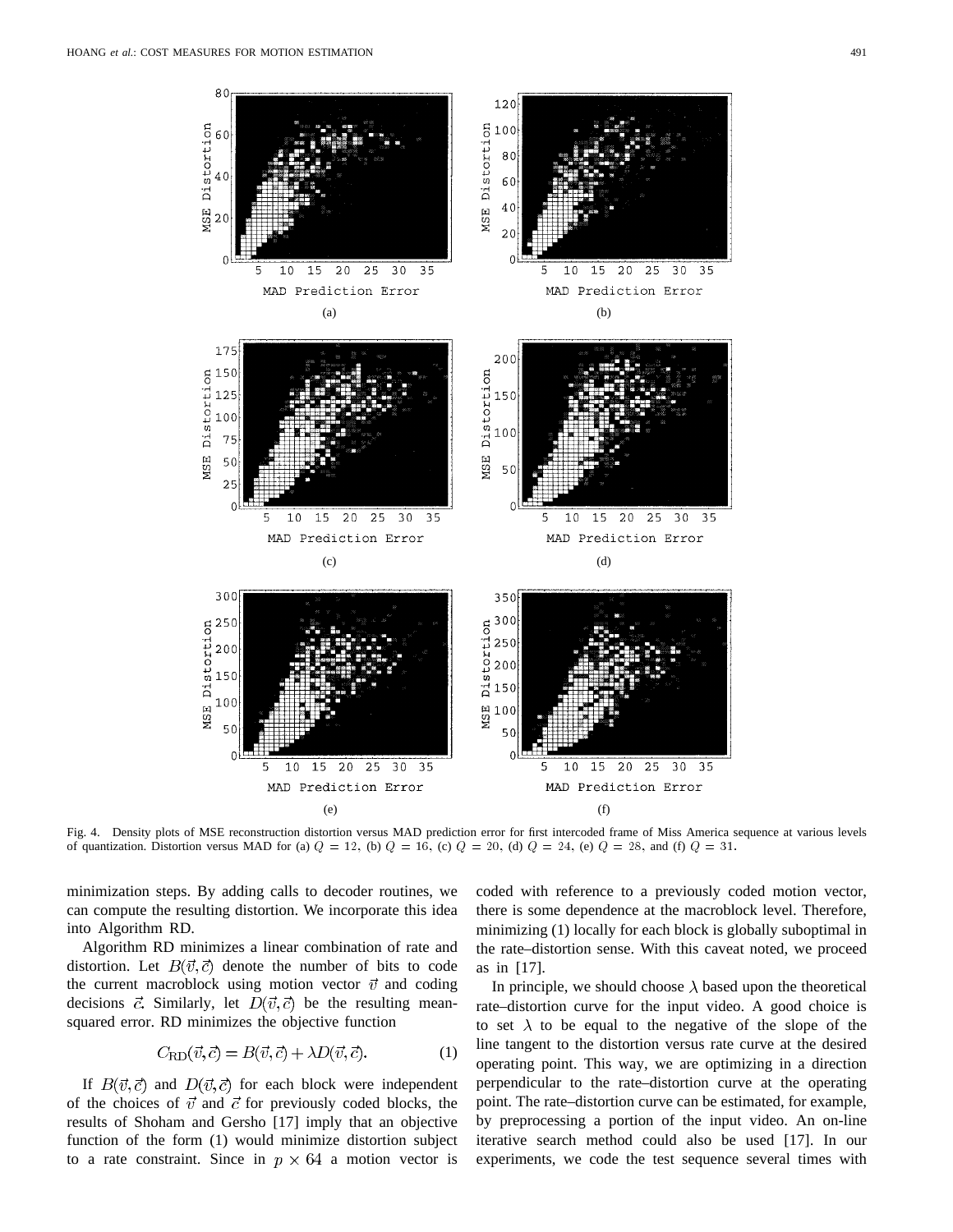TABLE I RESULTS OF STATIC HEURISTIC COST FUNCTION; SHOWN IS AVERAGE PSNR (IN DECIBELS) OF INTERCODED FRAMES FOR CODING TEST SEQUENCES AT 18 kbits/s; H1-A (H2-A), H1-B (H2-B), AND H1-C (H2-C) USE THE HEURISTIC FUNCTIONS (3), (4), AND (5), RESPECTIVELY

| Sequence     | PVRG  | M1    | M <sub>2</sub> | RD.   | $H1-A$      | $H1-B$ | $H1-C$ H2-A |       | $H2-B$ | $H2-C$ |
|--------------|-------|-------|----------------|-------|-------------|--------|-------------|-------|--------|--------|
| Miss America | 34.58 | 35.44 | 36.51          | 34.22 | 36.67 35.60 | 35.72  | 35.58       | 36.63 | 36.77  | 36.68  |
| Claire       | 32.77 | 33.24 | 34.12          |       | 33.68       | 33.50  | 33.60       | 34.47 | 34.36  | 34.39  |



Fig. 5. Comparison of H1 coder using static heuristic cost function with PVRG and M1 coders. Coding is performed with RM8 rate control at 18 kbits/s. H1-A, H1-B, and H1-C use the heuristic functions (3), (4), and (5), respectively. (a) Miss America. (b) Claire.

different quantizer step sizes to estimate the rate–distortion function, and fix  $\lambda$  based upon the slope of the function at the desired rate. Our purpose is to explore the performance improvement offered by such an approach.

#### *D. Experimental Results*

For our experiments, we coded 49 frames of the Miss America sequence and 30 frames of the Claire sequence, both in QCIF format sampled at 10 frames/s. These are "head and shoulders" sequences typical of the type found in videophone and videoconferencing applications. We present results here for coding at 18 kbits/s using the rate controller outlined in Reference Model 8. The average PSNR for each coded frame is plotted for the Miss America and Claire



Fig. 6. Comparison of H2 coder using static heuristic cost function with PVRG and M2 coders. Coding is performed with RM8 rate control at 18 kbits/s. H2-A, H2-B, and H2-C use the heuristic functions (3), (4), and (5), respectively. (a) Miss America. (b) Claire.

(b)

15

Frame

20

25

30

 $10$ 

0

5

sequences in Fig. 2. The average PSNR for intercoded frames is tabulated in Table I. For each sequence, all of the coders used the same quantization step size for the initial intracoded frame.

# IV. HEURISTIC ALGORITHMS

While Algorithms M1, M2, and RD generally exhibit better rate–distortion performance than the base PVRG coder, they are computationally expensive. The additional computation is in the explicit evaluation of the rate (and distortion in the case of RD). To reduce the computational complexity, we propose to minimize an efficiently computed model of rate and distortion. The idea is that the prediction error (MSE, MAD, or similar measure) can be used to estimate the rate and distortion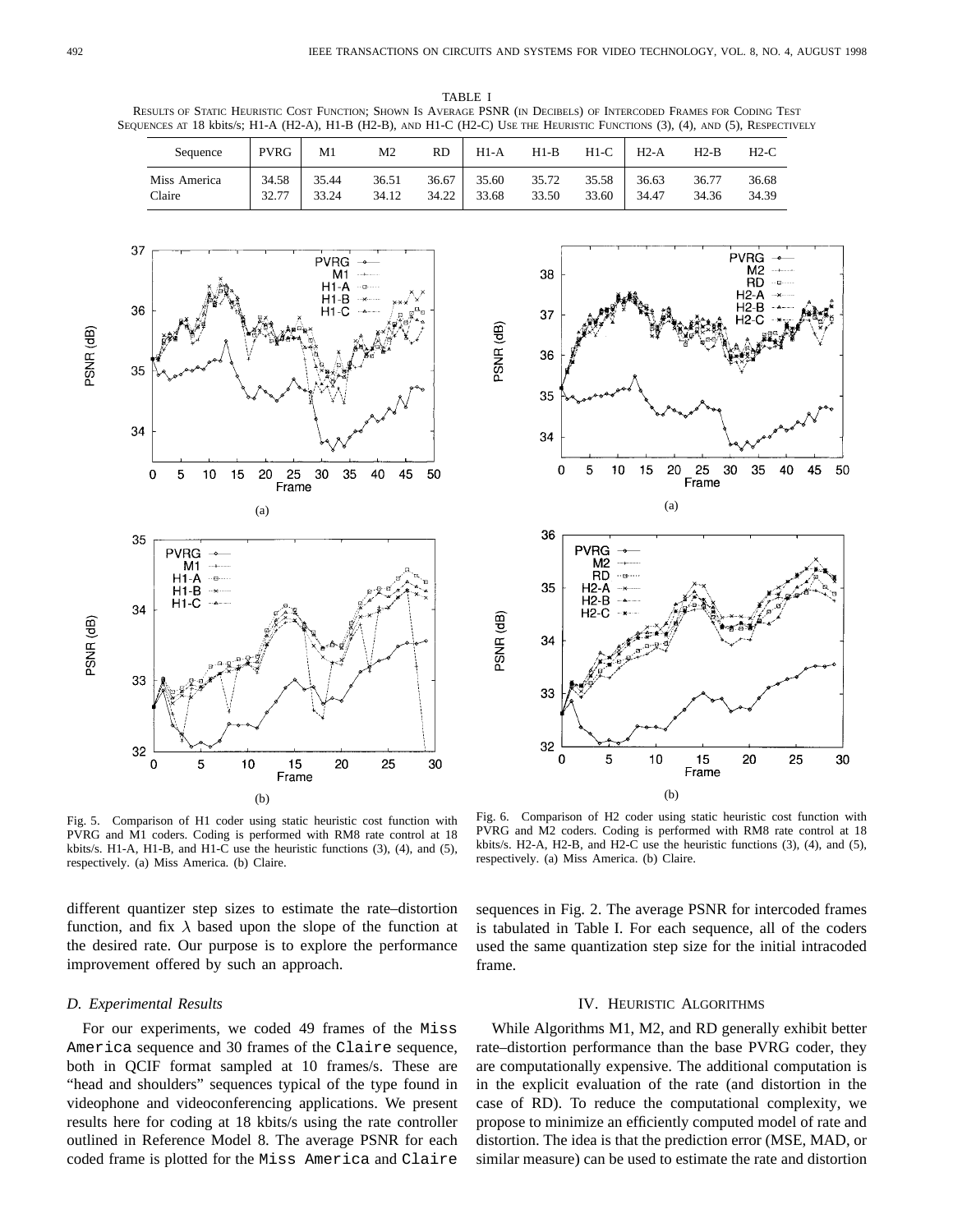



Fig. 7. Comparison of H1 coder using adaptive heuristic cost function with PVRG and M1 coders. Coding is performed with RM8 rate control at 18 kbits/s. H1-A, H1-B, and H1-C use the heuristic functions (3), (4), and (5), respectively. (a) Miss America. (b) Claire.

for transform coding. This estimate is then combined with the motion vector code length, which is readily available with a table lookup. We develop such a cost function below and use it in two heuristic coders H1 and H2 that are analogous to the explicit minimization coders M1 and M2. Both H1 and H2 choose motion vectors to minimize the cost function. However, H1 makes coding decisions using the same decision functions that the PVRG and M1 coders use, while H2 chooses the coding control that minimizes the coding rate given the estimated motion vectors. Since H2 has to try out three coding control choices, it will be about three times slower than H1. However, H2 gives us an indication of the performance that is achievable by improving the coding control. Also, H2 is easily parallelized, using duplicated hardware for example.

## *A. Heuristic Cost Function*

Let  $\vec{E}(\vec{v})$  denote a measure of the prediction error that results from using motion vector  $\vec{v}$  to code the current macroblock. For example, the error measure could be defined as  $E(\vec{v}) = \langle \text{MAD}(\vec{v}), \text{DC}(\vec{v}) \rangle$ , where  $\text{MAD}(\vec{v})$  is the mean absolute prediction error and  $DC(\vec{v})$  is the average prediction error. Suppose we have a model  $H(\vec{E}(\vec{v}), Q)$  that gives us

Fig. 8. Comparison of H2 coder using adaptive heuristic cost function with PVRG and M2 coders. Coding is performed with RM8 rate control at 18 kbits/s. H2-A, H2-B, and H2-C use the heuristic functions (3), (4), and (5), respectively. (a) Miss America. (b) Claire.

an estimate of the number of bits needed to code the motion compensation residual, where  $\vec{E}(\vec{v})$  is defined above and Q is the quantization step size. We could then combine this estimate with  $B(\vec{v})$ , the number of bits to code the motion vector  $\vec{v}$ . The result is a cost function that we can use for motion estimation:

$$
C_H(\vec{v}, Q) = H\left(\vec{E}(\vec{v}), Q\right) + B(\vec{v}).\tag{2}
$$

As defined above, the function  $H$  provides an estimate of the number of bits needed to code the motion compensation residual with quantizer step size  $Q$ . As we will discuss later, it can also be used to estimate a combination of rate and distortion.

The choice of error measure  $\vec{E}$  and heuristic function  $H$  are parameters to the motion estimation algorithm. In our investigations, we used MAD as the error measure for computational reasons. We also looked into using the MSE, but this did not give any clear advantages over the MAD. It is also possible to define  $E$  to be a function of several variables. However, we report only on the use of MAD for  $\vec{E}$  and denote  $\vec{E}(\vec{v})$  by  $\xi$  for convenience, where the dependence upon  $\vec{v}$  is implicit. We examined several choices for  $H$  and describe them below.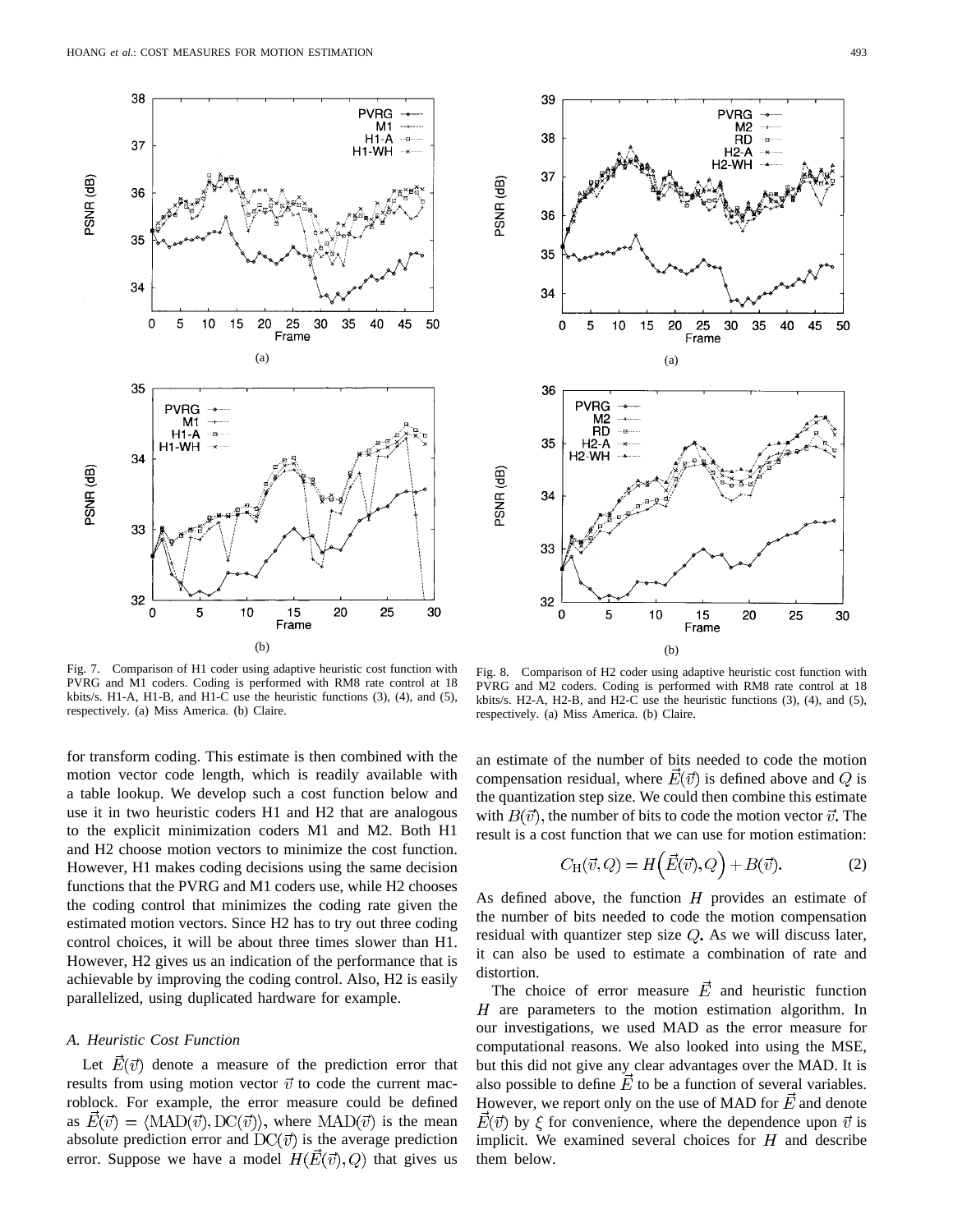TABLE II RESULTS OF ADAPTIVE HEURISTIC COST FUNCTION; SHOWN IS AVERAGE PSNR (IN DECIBELS) OF INTERCODED FRAMES FOR CODING TEST SEQUENCES AT 18 Kbits/s; H1-A AND H2-A USE THE HEURISTIC FUNCTION (3) WITH STATIC PARAMETERS; H1-WH AND H2-WH USE ADAPTIVE PARAMETERS

| Video        | PVRG  | M <sub>1</sub> | M2    | RD    | $H1-A$ | $H1-WH$ | $H2-A$ | $H2-W$ |
|--------------|-------|----------------|-------|-------|--------|---------|--------|--------|
| Miss America | 34.58 | 35.44          | 36.51 | 36.67 | 35.60  | 35.83   | 36.63  | 36.84  |
| Claire       | 32.77 | 33.24          | 34.12 | 34.22 | 33.68  | 33.58   | 34.47  | 34.51  |





Fig. 9. Frame 27 of the Miss America sequence as encoded using the PVRG and explicit-minimization motion estimation algorithms. Only the luminance component is shown. (a) PVRG. (b) RD. (c) M1. (d) M2.

As mentioned above, we can use  $H$  to estimate the number of bits used to transform code the prediction error. To get an idea of what function to use, we gathered experimental data on the relationship between the MAD and DCT coded bits per macroblock for a range of motion vectors. Fixing the quantization step size  $Q$  at various values, the data were generated by running the RD coder on two frames of the Miss America sequence and outputting the MAD and DCT coded bits per macroblock for each choice of motion vector. The results are histogrammed and shown as density plots in Fig. 3.

These plots suggest the following forms for  $H$ :

$$
H(\xi) = c_1 \xi + c_2 \tag{3}
$$

$$
H(\xi) = c_1 \log(\xi + 1) + c_2 \tag{4}
$$

$$
H(\xi) = c_1 \log(\xi + 1) + c_2 \xi + c_3. \tag{5}
$$

The above forms assume a fixed  $Q$ . In general,  $H$  also depends upon  $Q$ ; however, when using  $H$  to estimate the motion for a particular macroblock,  $Q$  is held constant to either a preset

value or to a value determined by the rate control mechanism. We can treat the parameters  $c_i$  as functions of Q. Since there is a small number (31) of possible values for  $Q$ , we can perform curve fitting for each value of  $Q$  and store the parameters in a lookup table.

We can also model the reconstruction distortion as a function of prediction error. We use the RD coder to generate experimental data for distortion versus MAD, shown in Fig. 4, and find a similar relationship as existed for bits versus MAD. Again, we can use  $(3)$ – $(5)$  to model the distortion. As with the RD coder, we can consider jointly optimizing the heuristic estimates of rate and distortion with the following cost function:

$$
C_H(\vec{v}, Q) = B(\vec{v}) + H_R(\xi, Q) + \lambda H_D(\xi, Q) \tag{6}
$$

where  $H_R$  is the model for rate and  $H_D$  is the model for distortion.

If we use one of (3)–(5) for both  $H_R$  and  $H_D$ , the combined heuristic function  $H = H_R + \lambda H_D$  would have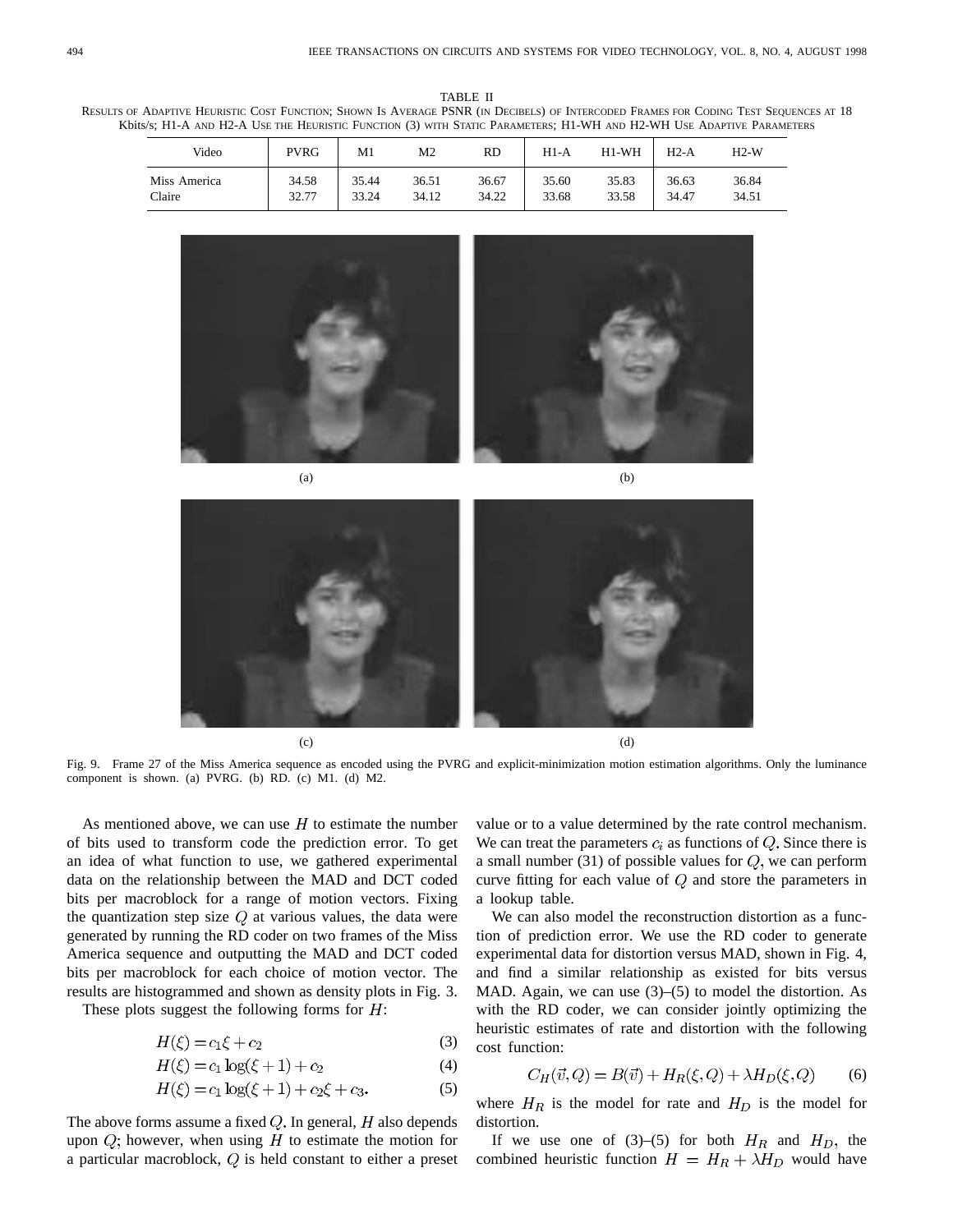



Fig. 10. Frame 27 of the Miss America sequence as encoded using the heuristic motion estimation algorithms. Only the luminance component is shown. (a)  $H1-A.$  (b)  $H2-A.$  (c)  $H1-WH.$  (d)  $H2-WH.$ 

the same form as  $H_R$  and  $H_D$ . Therefore, we can interpret the heuristic as modeling a combined rate–distortion function. In this case, we can perform curve fitting once for the combined heuristic function by training on the statistic  $R+$  $\lambda D$ , where R is the DCT bits for a macroblock and D is the reconstruction distortion for the macroblock. As with Algorithm RD, the parameter  $\lambda$  can be determined from the operational rate–distortion curve, for example.

### *B. Experimental Results*

To test the H1 and H2 coders, we initially used the same test sequences and followed the procedures outlined in Section III-D, and present results for coding at 18 kbits/s using the buffer-feedback rate controller specified in RM8. In the next section, we verify these results with experiments on eight different test sequences.

*1) Static Cost Function:* Here, we present results using a static set of coefficients. To determine the coefficients for the heuristic functions, we performed linear least squares regression, fitting data generated by the RD coder to the  $R + \lambda D$  statistic, as discussed earlier. A set of regression coefficients are stored in a lookup table, indexed by the quantizer step size  $Q$ . We tested the different forms for the heuristic function given in  $(3)$ – $(5)$ . Comparative plots of the resulting PSNR are shown in Figs. 5 and 6. The average PSNR for coding at 18 kbits/s is tabulated in Table I. These results

show that the heuristic coders perform comparably to the explicit minimization coders. In particular, the heuristic coders seem more robust than M1 and M2, most likely because the heuristic functions correlate well with both rate and distortion, whereas M1 and M2 only consider rate.

*2) Adaptive Cost Function:* The above results rely on pretraining the model parameters  $c_i$  for each value of  $Q$  for each video sequence. This is a tedious and time-consuming operation. Instead, we can use an adaptive on-line technique, such as the Widrow–Hoff learning rule [18], [19], to train the model parameters. (Despite its simplicity, the Widrow–Hoff rule has attractive theoretical properties [20], [21].) The training examples could be generated each time we encode a macroblock using the motion compensation mode. However, we cannot possibly hope to train one model for each value of  $Q$ simply because there would not be enough training examples. We need a single model whose parameters are independent of  $Q$ . The curve fitting results from the pretraining trials show a strong correlation between the model parameters and  $Q^{-1}$ . This agrees well with previous work on rate-quantization modeling [22]. Therefore, we propose the following form for the cost function:

$$
H(\xi, Q) = c_1 \frac{\xi}{Q} + c_2.
$$
 (7)

This can be simplified as

$$
H(\psi) = c_1 \psi + c_2 \tag{8}
$$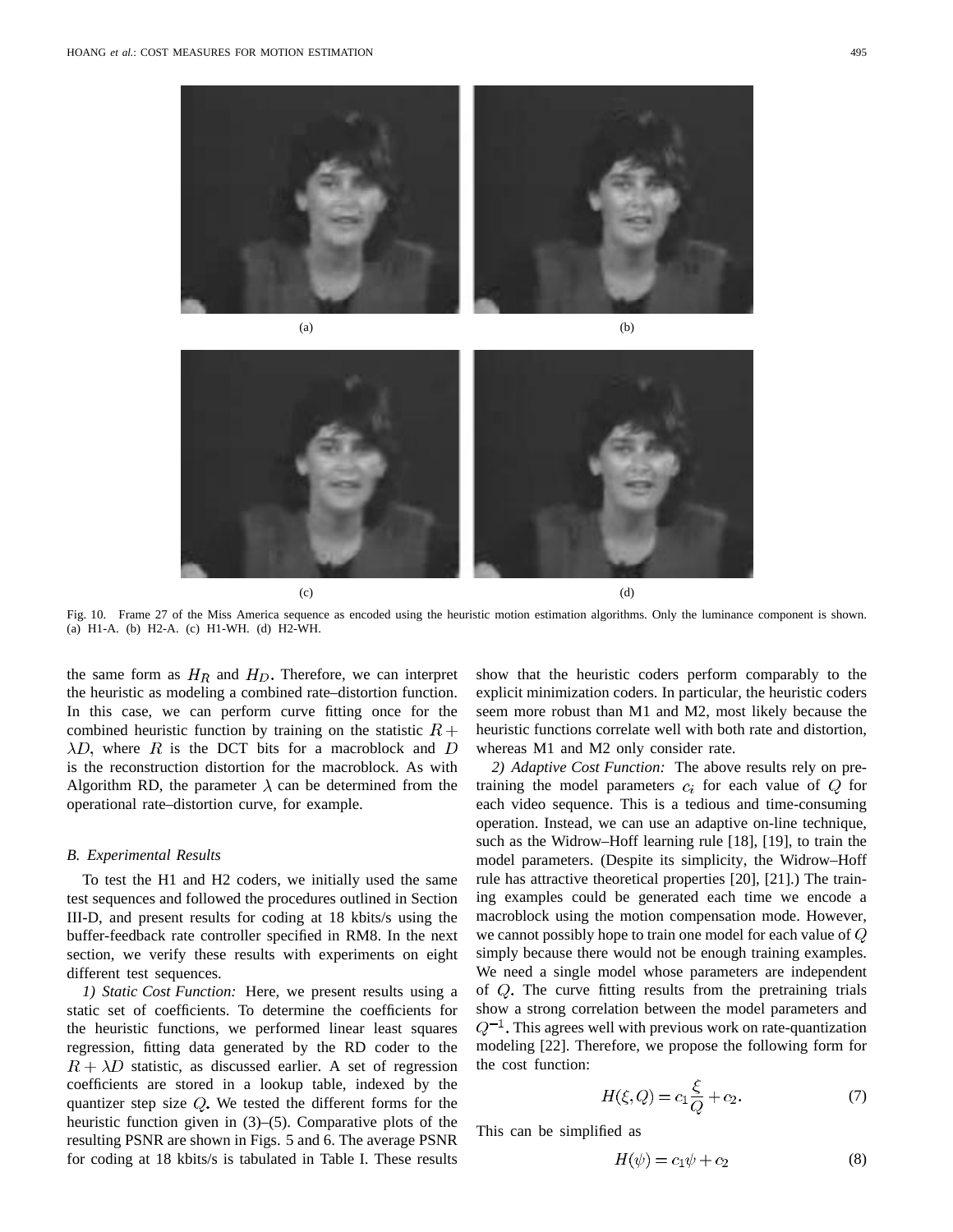



Fig. 11. Estimated motion vectors for frame 27 of the Miss America sequence for the (a) PVRG, (b) RD, (c) H1-WH, and (d) H2-WH coders.

where  $\psi \equiv \xi/Q$ . Since the simple linear model performed well with static cost functions, we do not consider more complex models here.

We conducted experiments using the Widrow–Hoff training rule on the Miss America and Claire sequences. As applied to the current context, the Widrow–Hoff rule is a technique for learning an objective function  $f(\psi)$ . With  $H(\psi)$  as an estimate of  $f(\psi)$ , the Widrow–Hoff rule gives us a way to adapt the weights  $c_1$  and  $c_2$  of (8) when given  $\psi$  and the value of  $f(\psi)$ . For the experiments, we chose the objective function

$$
f(\psi) = R(\psi) + \lambda D(\psi)
$$
 (9)

where  $R(\psi)$  is the actual number of bits used to code the DCT coefficients and  $D(\psi)$  is the resulting distortion, both of which can be evaluated by invoking encoder routines. Given an initial set of weights  $c_1$  and  $c_2$ , a new set of weights  $c_1$ and  $c_2$  can be computed as

$$
c'_{1} = c_{1} + \psi \eta \cdot \frac{f(\psi) - H(\psi)}{\psi^{2} + 1}
$$
 (10)

$$
c'_{2} = c_{2} + \eta \cdot \frac{f(\psi) - H(\psi)}{\psi^{2} + 1}
$$
 (11)

where  $\eta$ , the *learning rate*, is a parameter that determines how quickly the weights are adapted.

With the static cost function, we trained and evaluated the heuristic function based on the combined prediction error for

the four luminance blocks that make up a macroblock. In order to gather more training examples for the adaptive heuristics, we evaluate and update the heuristic function once for each luminance block. This strategy increased the PSNR slightly at the expense of some extra computation.

In the experiments, the learning rate  $\eta$  was determined in a trial and error phase and fixed for both sequences. The parameter  $\lambda$  was also determined by trial-and-error and held constant for both test sequences. Comparative plots of the resulting PSNR are shown in Figs. 7 and 8. The average PSNR for coding at 18 kbits/s is tabulated in Table II. These results show that the adaptive heuristic coders perform comparably to, and sometimes better than, the static heuristic coders and the explicit minimization coders. Furthermore, the adaptive heuristic coders perform well on both sequences with the same initial parameter values.

As a comparison of visual quality, Frame 27 of the Miss America sequence is decoded and shown in Fig. 9 for the PVRG and explicit-minimization coders and in Fig. 10 for the heuristic coders. The motion vector field for the PVRG, RD, adaptive H1, and adaptive H2 coders are shown in Fig. 11. Frame 27 was chosen because it is in a difficult scene with much head motion, resulting in more noticeable coding artifacts. The RD and adaptive heuristic coders give smoother motion fields than the reference PVRG coder, especially for the background region. Note also that for the former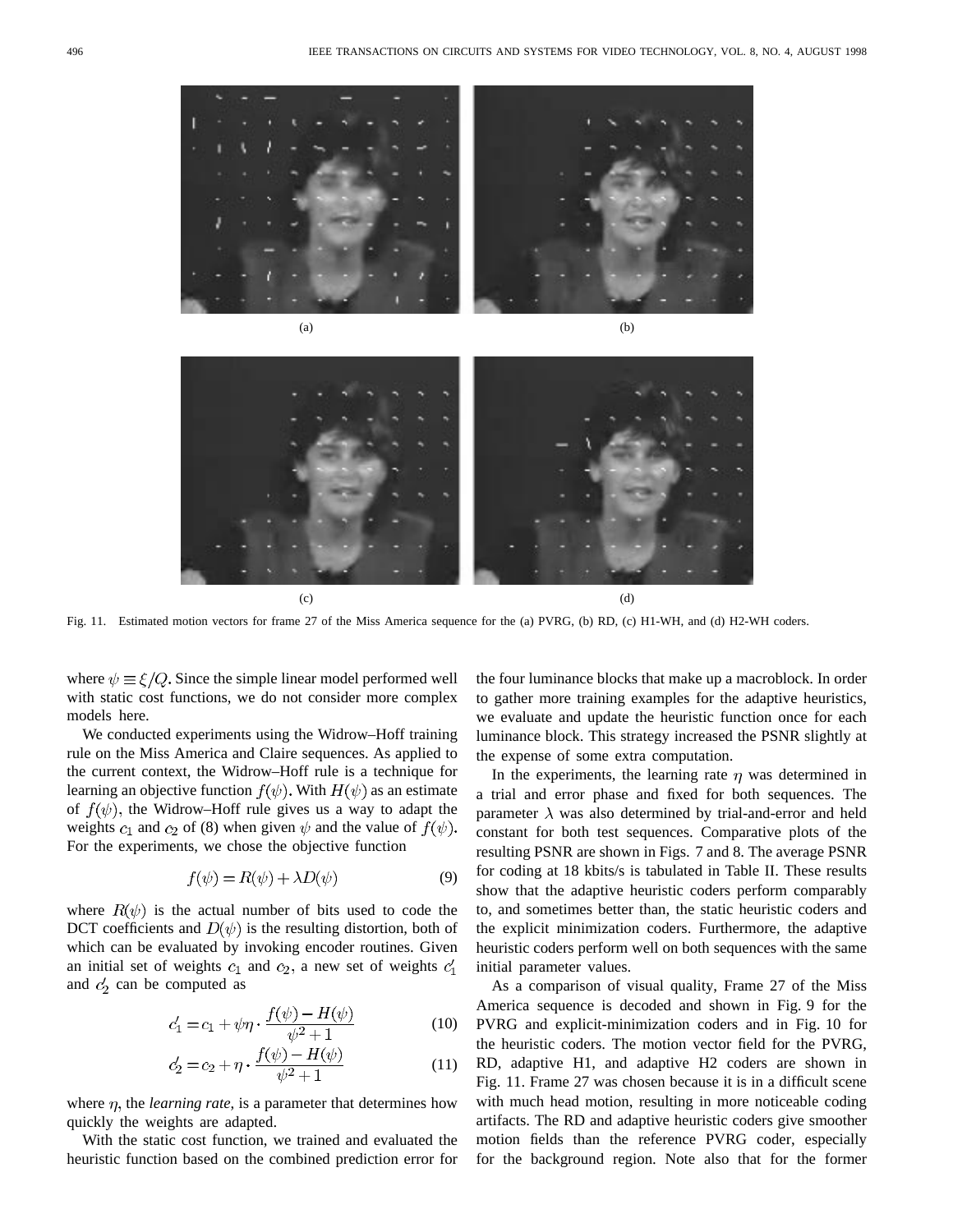

Fig. 12. Performance of motion estimation algorithms on eight test sequences. (a) Carphone. (b) Claire. (c) Foreman. (d) Grandma.

coders, no motion is indicated for the relatively uniform background *except* following macroblocks with detected foreground motion on the same row. Intuitively, this results in an economical encoding of the motion vectors, which are differentially encoded. Since the background is relatively uniform, coding motion in this area results in relatively small motion compensation residual.

## *C. Further Experiments*

Here, we present results of further experiments to confirm the efficacy of the various motion estimation algorithms operating within the  $p \times 64$  standard. We applied the various algorithms to code eight test video sequences without rate control, sweeping the quantization scale from 12 to 31 to determine the operational rate–distortion plots shown in Fig. 12. Each test sequence consists of 50 frames in QCIF format coded at 10 frames/s. The Miss America sequence in this test suite was obtained from a different source than the Miss America sequence used in the earlier experiments, and has different rate–distortion characteristics.

The results show that the adaptive heuristic algorithms perform consistently well compared to the base PVRG and explicit-minimization implementations, although the level of improvement varies among sequences. The anomalies observed in coding the Grandma sequence at low rates with the PVRG and adaptive H1 coders, as evidenced by the steep slope and unevenness in the RD curve, seem to indicate a breakdown of the RM8 coding control heuristics, which were not optimized for operation at very low rates. This conclusion is supported by the lack of such anomalies when bit minimization is used to perform coding control, as with the M2, H2, and RD coders.

The distributions of bits for coding the Miss America sequence with the H1 and H2 coders are plotted in Fig. 13. Compared to Fig. 1, these plots show that the H1 and H2 coders both reduce the percentage of bits used for coding motion vectors, while increasing the percentage of bits used to code the DCT coefficients. Furthermore, with the H2 coder, which applies bit minimization to coding control, the number of bits used for coding side information is also reduced.

### V. RELATED WORK

In related work, Chung *et al.* [23] consider rate–distortion optimizations for motion estimation in a hybrid video coder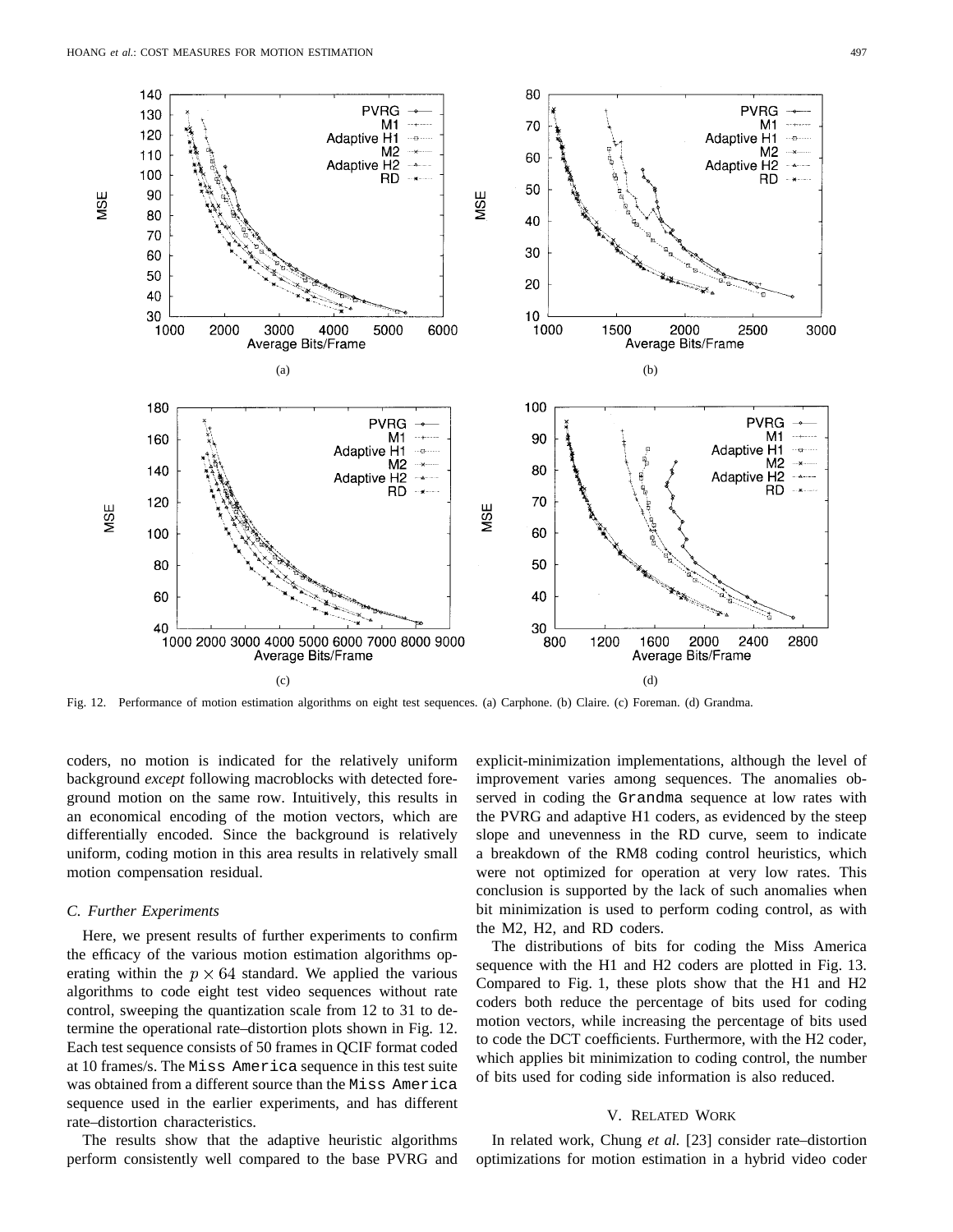

Fig. 12. *(Continued.)* Performance of motion estimation algorithms on eight test sequences. (e) Miss America. (f) Mother and Daughter. (g) Suzie. (h) Trevor.

based upon subband coding and block-matching motion compensation. The input frames are first decomposed into subbands, which are divided into uniform rectangular blocks. For each block, a Lagrangian cost function is used to select between intraframe and interframe modes, and to select between a small number of candidate motion vectors, which are coded with a lossy two-dimensional vector quantizer.

Independent of our work, rate–distortion optimization for motion estimation has been reported in [24]. The authors consider rate–distortion optimization in a dependent-coding environment where motion vectors are coded using DPCM techniques. After first constructing a dependency graph, the Viterbi dynamic programming algorithm is used to find a path that minimizes an additive Lagrangian cost function. Noting the computational complexity of this approach, the authors propose a reduced-complexity algorithm that considers only a small fraction of the possible states for each motion-compensated block. Even so, this reduced-complexity algorithm has a considerable processing and memory overhead associated with the dynamic programming algorithm, which is performed on top of traditional block matching. In comparison, our adaptive heuristic cost function requires minimal overhead over block matching.

In [25], rate–distortion optimization is applied to the selection of coding control for low-bit-rate video coding under the H.263 standard, a newer standard than the H.261 standard that we consider here. A greedy optimization strategy is adopted to avoid the exponential complexity that a global optimization would entail. Limited dependencies between the coding control of neighboring blocks is considered, and the coding control is computed using the Viterbi algorithm to minimize a Lagrangian cost function. Even with simplifying assumptions, the rate–distortion optimization is computationally complex, and may not be suitable for real-time implementation, as the authors readily admit.

Ribas-Corbera and Neuhoff [26] describe a procedure for minimizing rate in a lossless motion-compensated video coder. They explore the allocation of bits between the coding of motion vectors and the coding of prediction error. They assume that the prediction error has a discrete Laplacian distribution, and derive an expression for the total rate as a function of the number of bits allocated to code the motion vectors. It is not clear whether this work can be extended to lossy coding since distortion is not taken into account in the formulation.

A linear relationship between MAD and both rate and distortion has been independently observed in [27]. The authors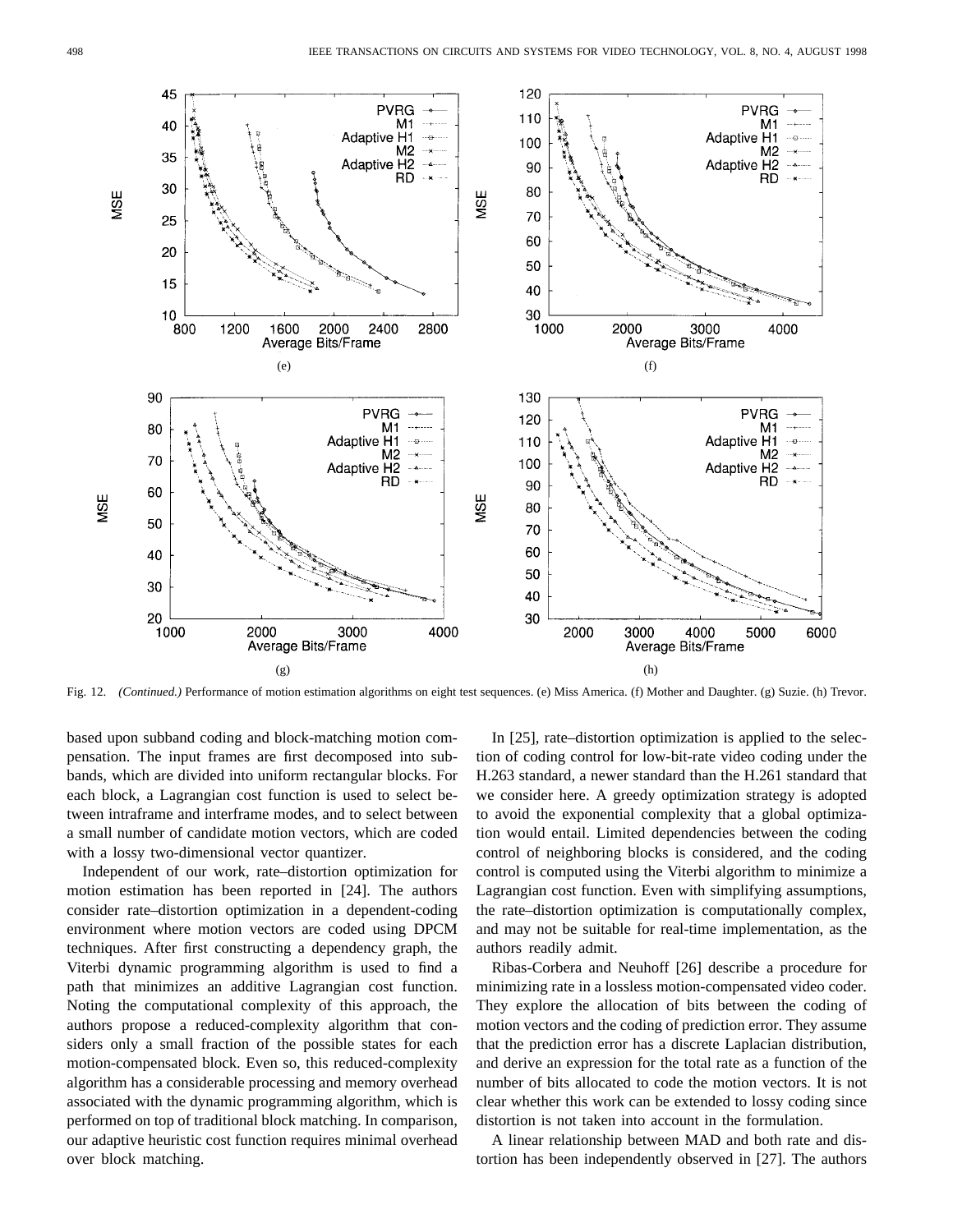

Fig. 13. Distribution of bits for coding the Miss America sequence with the adaptive heuristic coder. (a) H1 Coder. (b) H2 Coder.

mention the possibility of performing motion vector search to minimize the bit rate, but conclude that just minimizing MAD would have a similar effect.

# VI. DISCUSSION

We have demonstrated that, at low bit rates, choosing motion vectors to minimize an efficiently computed heuristic cost function gives substantially better rate–distortion performance than the conventional approach of minimizing prediction error. Furthermore, by adapting the heuristic function to the input sequence, we are able to achieve coding performance comparable to more computationally expensive coders that explicitly minimize rate or a combination of rate and distortion.

In the experiments, full-search block matching was employed by all of the coders. Our fast heuristic coders are also compatible with 2-D logarithmic and many other reducedsearch motion estimation techniques. Furthermore, since the heuristic cost function factors in the motion vector code length, the cost function has a strong monotonic component, and is better suited for the reduced-search techniques that assume monotonicity in the cost function.

We have considered only the simple case of using a fixed parameter  $\lambda$  to trade rate and distortion. An on-line adaptation of  $\lambda$  to track variations in the input sequence is certainly possible, and would result in more robust coders. On the other

hand, we observed that the behavior of these algorithms is quite robust with respect to moderate variations in  $\lambda$ , and that, for example, the best setting of  $\lambda$  for one test sequence worked well when used for the other. Thus, it seems that fixing  $\lambda$  is safe in practice. Still, since  $\lambda$  influences rate to some extent, it can be used in conjunction with the quantization step size in performing rate control. Automatic control of  $\lambda$  based upon buffer feedback as described in [28] is a possibility.

Although the methods presented here have been implemented within the H.261 standard, they should be applicable to any video coder that employs motion compensation in a low-bit-rate setting. In particular, the H.263 standard is similar enough to H.261 that it seems clear that these methods will work well with H.263. As a case in point, the bitminimization strategy has been applied in [12] within a nonstandard quadtree-based coder that chooses motion vectors to optimize a hierarchical encoding of the motion information within a block-matching framework with variable block sizes.

## **REFERENCES**

- [1] CCITT, "Video codec for audiovisual services at  $p \times 64$  kbit/s," Study Group XV—Rep. R 37, Aug. 1990.
- [2] M. Liou, "Overview of the  $p \times 64$  kbit/s video coding standard," *Commun. ACM*, vol. 34, pp. 60–63, Apr. 1991.
- [3] ITU-T Study Group 15, "Draft recommendation H.263 (video coding for narrow telecommunication channels)," Document LBC-95-163, Apr. 26 1995.
- [4] ISO, "Cd11172-2: Coding of moving pictures and associated audio for digital storage media at up to about 1.5 mbits/s," Nov. 1991.
- [5] D. J. LeGall, "MPEG: A video compression standard for multimedia applications," *Commun. ACM*, vol. 34, pp. 46–58, Apr. 1991.
- [6] ISO-IEC/JTC1/SC29/WG11/N0802, "Generic coding of moving pictures and associated audio information: Video," MPEG Draft Recommendation ITU-T H.262, ISO/IEC 13818-2, Nov. 1994.
- [7] J. R. Jain and A. K. Jain, "Displacement measurement and its application in interframe coding," *IEEE Trans. Commun.*, vol. COM-29, pp. 1799–1808, 1981.
- [8] T. Koga, K. Iinuma, A. Hirano, Y. Iijima, and T. Ishiguro, "Motioncompensated interframe coding for video conferencing," in *Proc. IEEE Nat. Telecommun. Conf.*, Nov. 1981, vol. 4, pp. G5.3.1–G5.3.5.
- [9] A. Puri, H.-M. Hang, and D. L. Schilling, "An efficient block-matching algorithm for motion compensated coding," in *Proc. 1987 Int. Conf. Acoust., Speech, Signal Processing*, 1987, pp. 25.4.1–25.4.4.
- [10] R. Srinivasan and K. R. Rao, "Predictive coding based on efficient motion estimation," in *Proc. Int. Conf. Commun.*, 1988, vol. 1, pp. 521–526.
- [11] H. Li, A. Lundmark, and R. Forchheimer, "Image sequence coding at very low bitrates: A review," *IEEE Trans. Image Processing*, vol. 3, pp. 589–609, Sept. 1994.
- [12] D. T. Hoang, P. M. Long, and J. S. Vitter, "Explicit bit-minimization for motion-compensated video coding," in *Proc. 1994 Data Compression Conf.*, Snowbird, UT, Mar. 1994, pp. 175–184.
- [13]  $\_\_\_\$ , "Rate-distortion optimizations for motion estimation in lowbitrate video coding," Tech. Rep. CS-1995-16, Dep. Comput. Sci., Duke Univ., 1995.
- [14] \_\_\_\_\_\_\_ "Rate-distortion optimizations for motion estimation in lowbit-rate video coding," in *Digital Video Compression: Algorithms and Technologies 1996*, V. Bhaskaran, F. Sijstermans, and S. Panchanathan, Eds., 1996, pp. 18–27, *Proc. SPIE 2668.*
- [15]  $\frac{15}{2}$ , "Efficient cost measures for motion compensation at low bit rates," in *Proc. 1996 Data Compression Conf.*, Snowbird, UT, Mar. 1996, pp. 102–111.
- [16] CCITT, "Description of reference model 8 (RM8)," Study Group XV—Document 525, June 1989.
- [17] Y. Shoham and A. Gersho, "Efficient bit allocation for an arbitrary set of quantizers," *IEEE Trans. Acoust., Speech, Signal Processing*, vol. 36, pp. 1445–1453, Sept. 1988.
- [18] B. Widrow and M. E. Hoff, "Adaptive switching circuits," in *1960 IRE WESCON Conv. Rec.*, 1960, vol. 4, pp. 96–104.
- [19] J. Hertz, A. Krogh, and R. G. Palmer, *Introduction to the Theory of Neural Computation*. Redwood City, CA: Addison-Wesley, 1991.